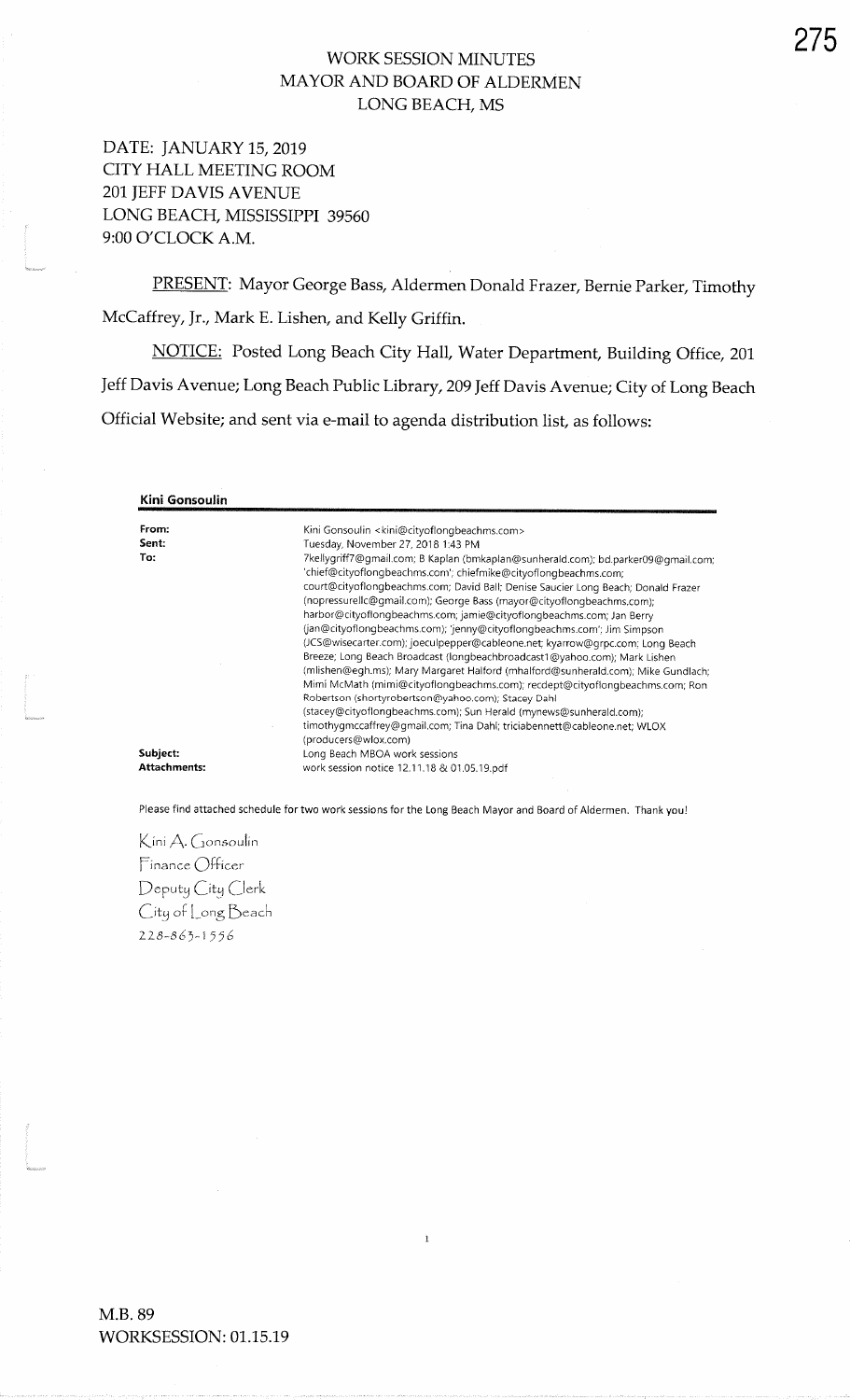## WORK SESSION MINUTES MAYOR AND BOARD OF ALDERMEN LONG BEACH, MS

DATE: JANUARY 15,2019 CITY HALL MEETING ROOM 2Ol JEFF DAVIS AVENUE LONG BEACH, MISSISSIPPI 39560 9:00 O'CLOCK A.M.



## PUBLIC INFORMATION

LONG BEACH, MISSISSIPPI

MAYOR AND BOARD OF ALDERMEN WORK SESSIONS:

TUESDAY, DECEMBER 11, 2018, AT 5:00 O'CLOCK P.M. CITY HALL MEETING ROOM 201 JEFF DAVIS AVENUE LONG BEACH, MISSISSIPPI 39560

> DISCUSS ROAD STUDY RESULTS

SATURDAY, JANUARY 5, 2019, AT 9:00 O'CLOCK A.M. CITY HALL MEETING ROOM 201 JEFF DAVIS AVENUE LONG BEACH, MISSISSIPPI 39560

,t rt rT :|. r+ !t rF rF r+ rF rF rF ra. rF \* rF rF :F :\$ rF \* \* rF \* \*

> SCHOOL BOARD TRUSTEE INTERVIEWS

M.B.89 WORKSESSION: 01.15.19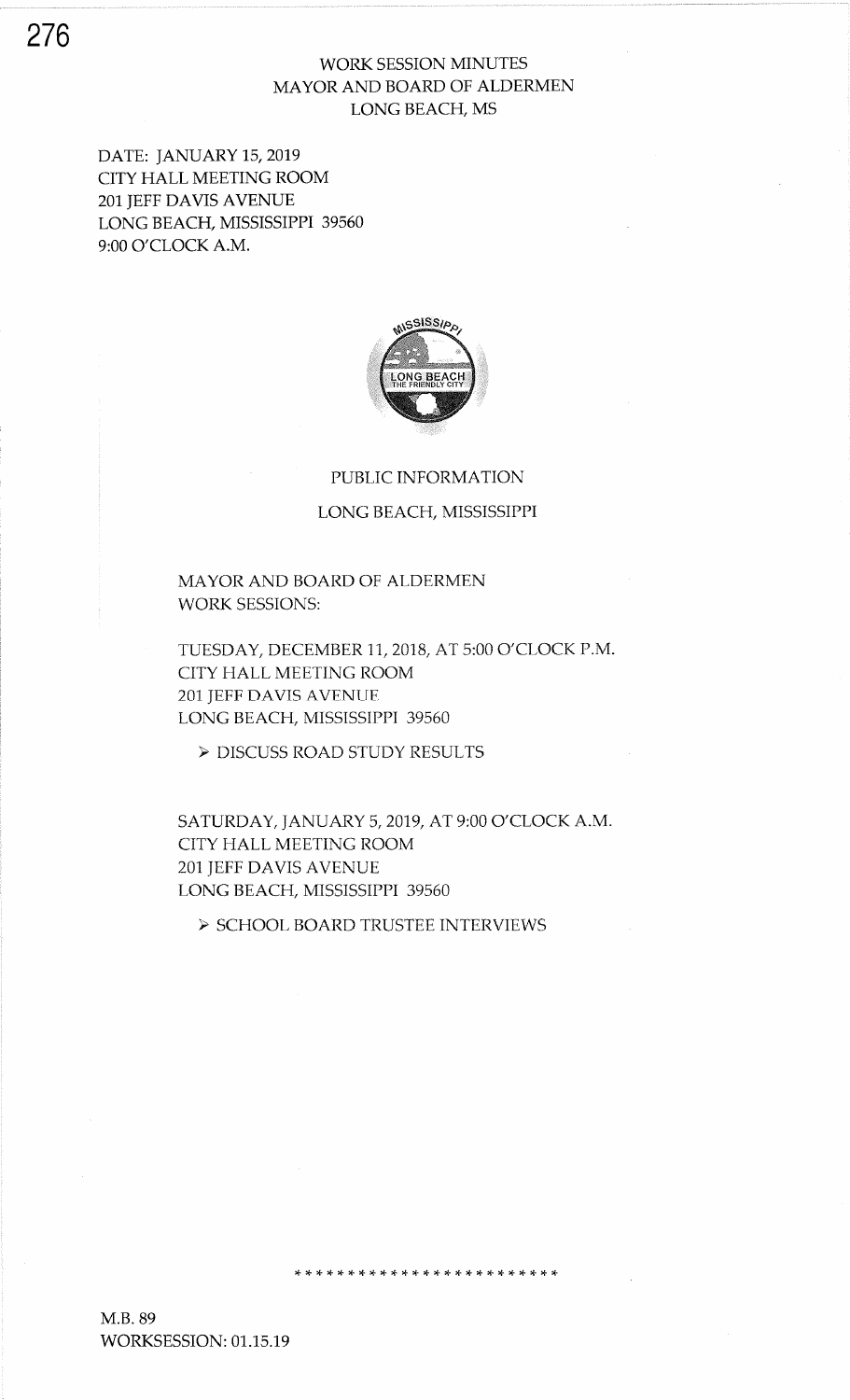## WORK SESSION MINUTES MAYOR AND BOARD OF ALDERMENLONG BEACH, MS

DATE: JANUARY 15, 2019 CITY HALL MEETING ROOM2Ol JEFF DAVIS AVENUELONG BEACH, MISSISSIPPI 39560 9:00 O'CLOCK A.M.

No action taken.

APPROVED

:T,F,F,T \* \*'f 'F,F,F \* :F :F,T,I,F,T \* :F,F'F \*'F,F,F

Alderman Donald Frazer, At-Large

Alderman Ronald Robertson, Ward 1

Alderman Bernie Parker, Ward 2

Alderman Kelly Griffin, Ward 3

Alderman Timothy McCaffrey, Jr., Ward 4

Alderman Mark E. Lishen, Ward 5

Alderman Patricia Bennett, Ward 6

Date

ATTEST:

Kini Gonsoulin, Deputy City Clerk